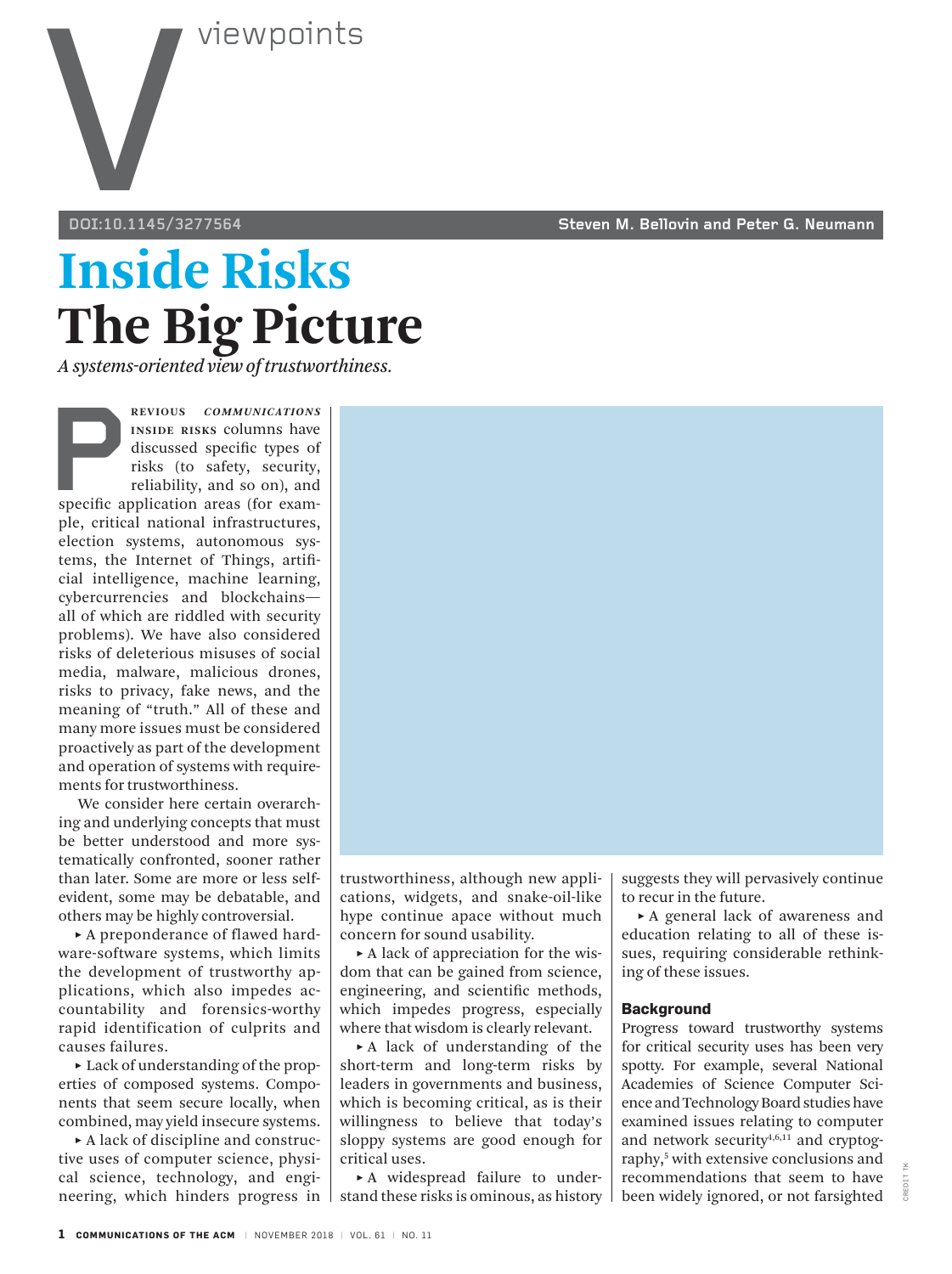viewpoints<br>
enough, or possibly both. Other stud-<br>
is have examined some of the implica-<br>
is have examined some of the implica-<br>
tions of using cryptography,<sup>1,2,7</sup> where<br>
tions of using cryptography,<sup>12,7</sup> where<br>
again re enough, or possibly both. Other studies have examined some of the implications of using cryptography, $1,2,7$  where again related problems keep arising. Cryptography is an enormously useful concept for achieving trustworthy systems and networks; unfortunately, its effectiveness can be severely limited if it is not implemented in systems with sufficient trustworthiness. Thus, it is a trustworthiness enhancer, but cannot be relied on by itself to enable trustworthy systems and networks.

#### **Total-System Trustworthiness**

Trustworthiness is a total-system problem. That is, trustworthiness must consider not just attributes of individual elements, but also how they compose and interact. It is not uncommon for systems to fail even when every individual component is correct and seems locally secure. For example, the composition problem may be as simple as having different notions of the behavior of a particular interface—where each component might assume the other does input validation—or as complex as subtle, time- and inputdependent misbehavior under unusual circumstances. Dependencies on flawed hardware must also be considered, such as the recent speculativeexecution and out-of-order execution attacks (for example, Spectre/Meltdown14 and Foreshadow/Foreshadow-NG vulnerabilities.15

The so-called "Martin Luther King Day meltdown" of the AT&T long-distance network in 1990 is a classic example of the latter. There was a flaw in the recovery code when a phone switch rebooted and resumed normal operation. If a neighboring switch received two incoming calls within 1/100 of a second thereafter, it would crash. This, of course, triggered the same failures in its neighbors, iteratively throughout half a day.<sup>8</sup>

With so many known vulnerabilities, and new ones continually being discovered, it is obvious that defenses are often overwhelmed. For example, the Common Vulnerability Enumeration (mitre.cve) now includes more than 105,000 vulnerabilities—almost 11,000 since the beginning of 2018.

More recently, consider the Foreshadow/L1 Terminal attacks on SGX discussed at USENIX Security 2018, and subsequently discovered Foreshadow-NG vulnerabilities,<sup>13,15</sup> which broadly affect VMs, VMMs, operating systems, and SMM memory. The NG (next-generation) paper has attacks that "completely bypass the virtual memory abstraction by directly exposing cached physical memory contents to unprivileged applications and guest virtual machines." These attacks appear to be very serious.

Overall, there are no simple solutions. Precision in interface definition is one obvious approach, although obscure cases are difficult to specify—for example, call-arrival rate at a critical time.

#### **Trustworthiness Also Must Respect Human Behavior**

Achieving trustworthiness in complex systems also depends critically on the people involved throughout system development and use. Many systems have poorly defined functional and behavioral requirements—if any. System architectures seldom reflect critical requirements, and implementations seldom adhere to those requirements or design specifications. Formal methods have significant opportunities to improve trustworthiness, but are challenging to use coherently. In operation, user wisdom and sensible behavior are often assumed (instead of building peopletolerant systems), and the creativity and power of malicious misuse and malware are inadequately considered. Thus, trustworthiness must anticipate all sorts of human behavior, as well as environmental disruptions. In essence, achieving trustworthiness is very complex, and attempts to simplify it are generally fraught with vulnerabilities.

#### **Future Directions for Systems Research and Development**

A research program in systems poses many challenges. The most difficult is one of definition: What is systems research? What constitutes real innovation? Merely having multiple components is necessary, but not sufficient. Rather, what is needed is a demonstration that new techniques either contribute to the security of the full system or let us better evaluate security. Indeed, some early projects might simply be intended to

# **AD TK**